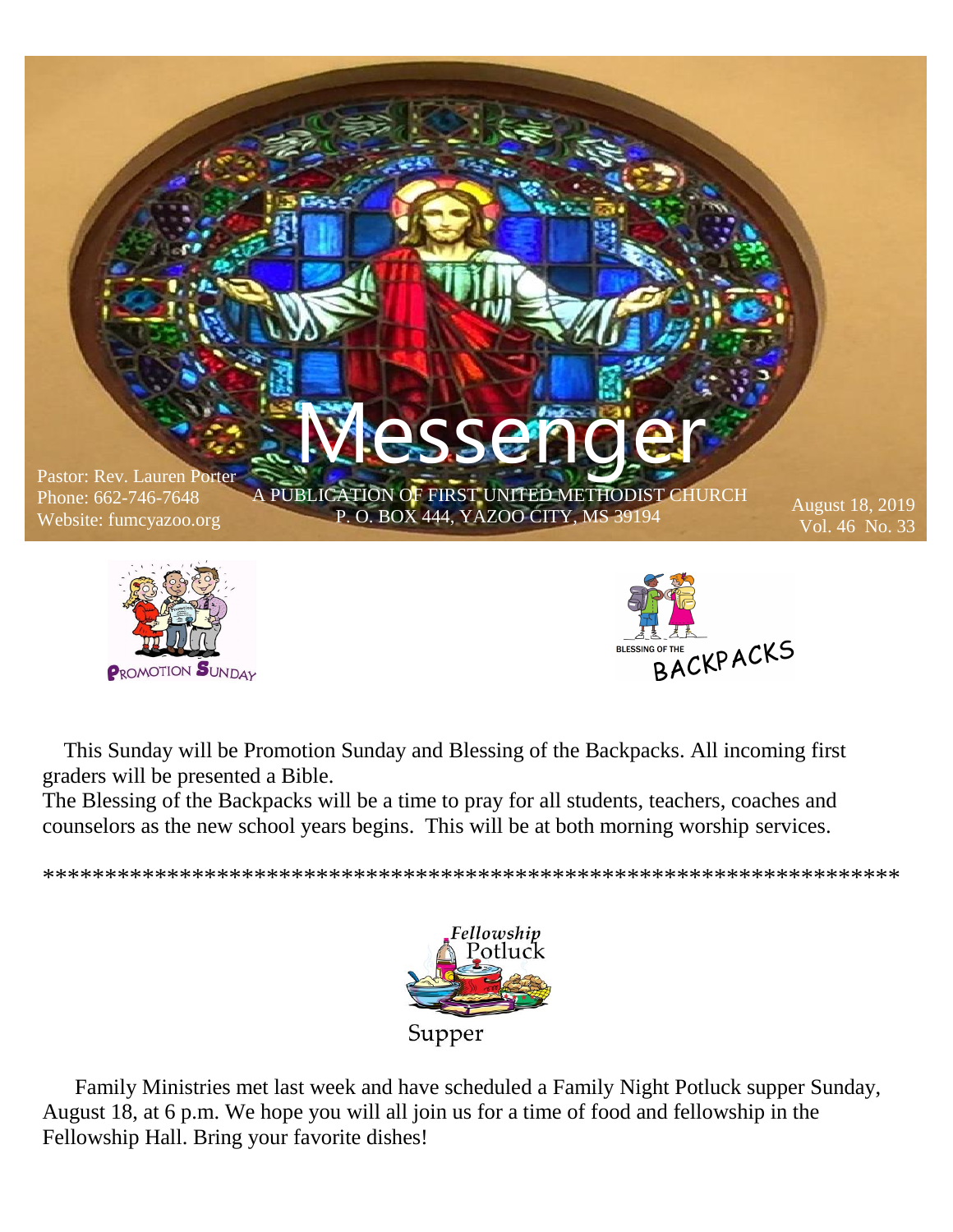

**SUNDAY, AUGUST 18** 9:00 a.m. Come AZ U R Service 9:50 a.m. Sunday School 11:00 a.m. Traditional Worship Service 5:00 p.m. Acolyte Training 6:00 p.m. Family Night Potluck Supper **MONDAY, AUGUST 19** 9-12 noon Methodist Market **TUESDAY, AUGUST 20** 6:00 p.m. Ladies Bible Study/Millie's **WEDNESDAY, AUGUST 21** 5:30 p.m. In the Hands of God/Prayer Meeting 6:00 p.m. Chancel Choir practice **SATURDAY, AUGUST 24** 9-12 noon Methodist Market



18. Eric Poe, John Riley Poe, Parks Poe, Elizabeth Webb Ford

- 19. Miriam Bond, Payton Heidel
- 20. J. T. Ketchum
- 21. Shelby Fraiser, George Fuller
- 22. Kathleen Drake, Barrier Graeber
- 23. Elizabeth Kyle Ragland

 $\sim$   $\sim$   $\sim$   $\sim$   $\sim$ 

- 20. Walter & Judy Patterson
- 21. Charles & Pat Davis
- 23. Camp & Joan King



 A diamond ring was found Monday morning in the church parking lot in front of the church. If you have lost a ring, please contact the church office to claim it.

\*\*\*\*\*\*\*\*\*\*\*\*\*\*\*\*



 Family Ministries met last week and have scheduled a Family Night Potluck supper Sunday, August 18, at 6 p.m. We hope you will all join us for a time of food and fellowship in the Fellowship Hall. Bring your favorite dishes!

\*\*\*\*\*\*\*\*\*\*\*\*\*\*\*\*\*\*\*\*\*\*\*\*\*\*\*\*\*\*\*\*\*\*\*\*

#### *Volunteers Needed*

*If you would like to volunteer to do some odd jobs on occasional basis for Flood Recovery, please contact Daniel Pender.*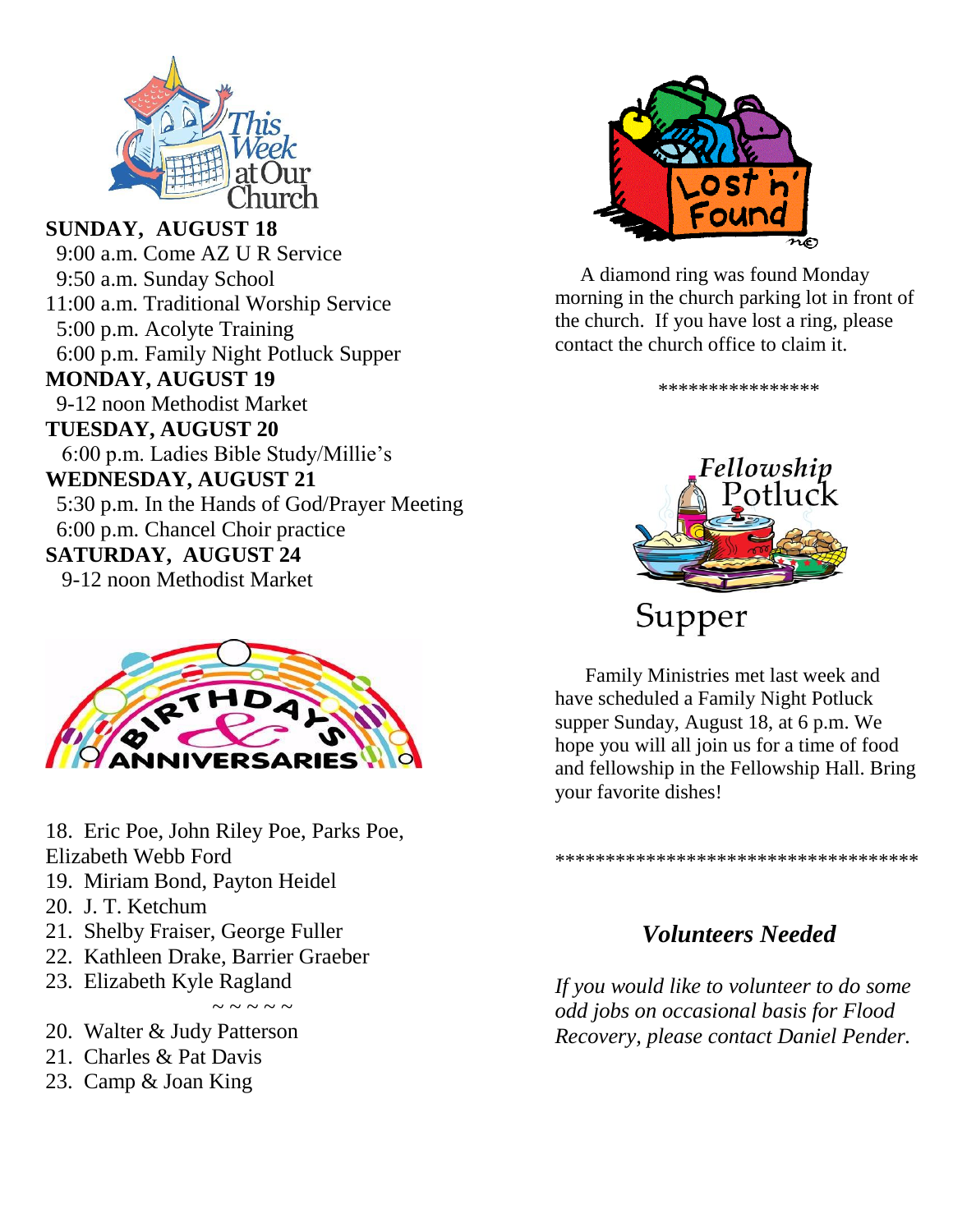

 This Sunday will be Promotion Sunday and Blessing of the Backpacks. All incoming first graders will be presented a Bible. The Blessing of the Backpacks will be a time to pray for all students, teachers, coaches and counselors as the new school years begins. This will be at both morning worship services.



**Solid Ground Youth** 

As we move into our new curriculum, this week we will be talking about the consequences of the Fall. God saw His perfect Creation become flawed due to sin. As sin entered the world, humanity seemed lost. Our lesson this Sunday is about the Flood and the promises of God.

# **Sunday Night Youth**

The Youth will meet next Sunday night to talk about the upcoming plans for the Fall and Winter quarters. We will be discussing study topics of interest and Mission opportunities, as well as calendar events. This will also be our first meeting with our  $7<sup>th</sup>$  graders. We are looking forward to having them move up. Hope to see you as we make plans for our upcoming year.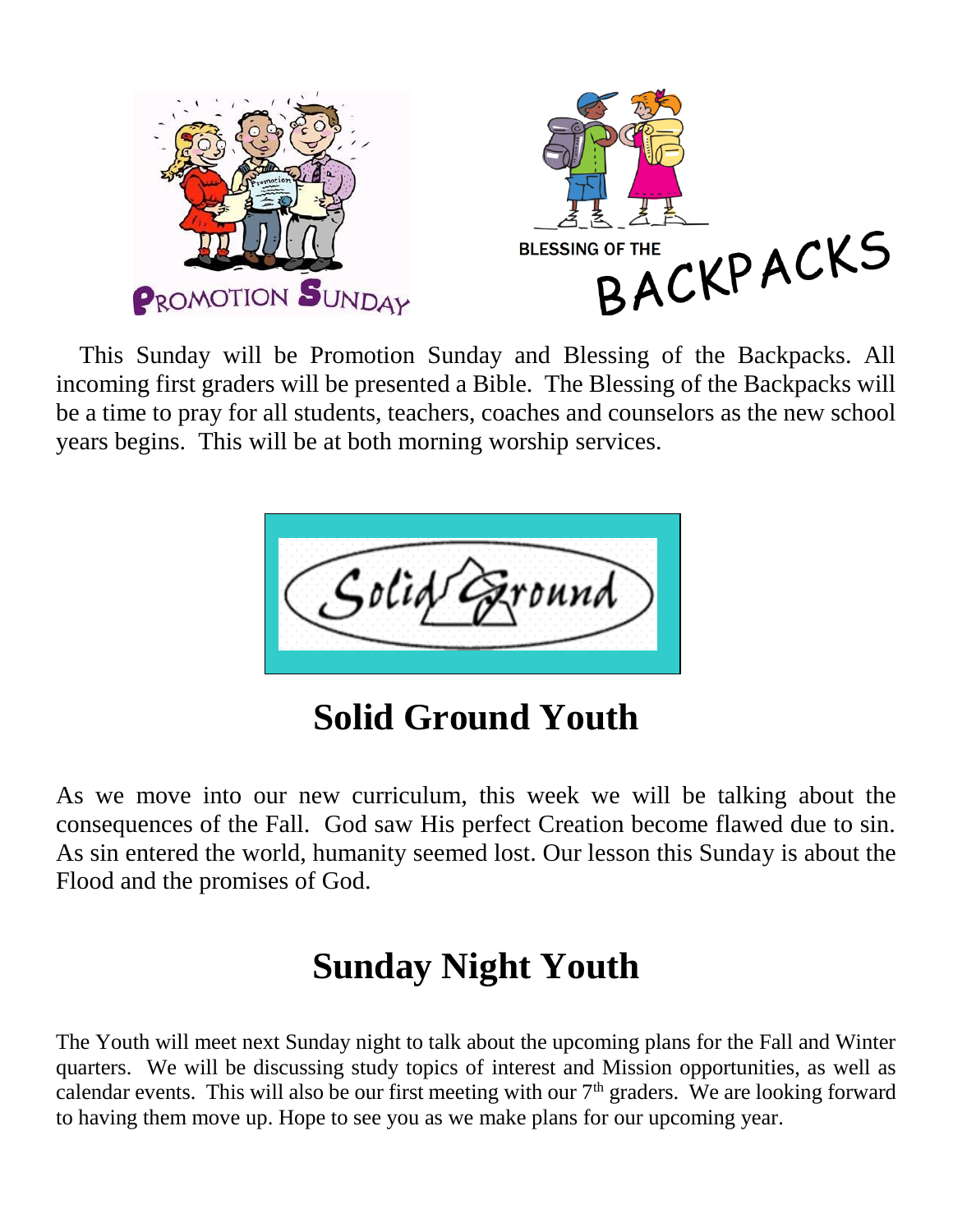# <u>Children's Page</u>

"The Lord sees into the heart."

1 Samuel 16:7



Memo

# **Hiskidz and Deep Blue:**

This Sunday in our lesson, we will talk about the kindness that David extended to a young boy. This story takes place after David has taken over as King. This is a great example of showing one's true character, as well. David could have acted in a completely different way,

because no one knew about the promise he had made. But he chose kindness.

## **Blessing of the Backpack**

Our annual Blessing of the Backpack will be held this Sunday, August 18 during both of our church services. This is a time to offer up prayer for all those involved in any aspect of school, whether student, teacher, counselor, coach, etc. Everyone will receive a backpack clip as a reminder that God is with them as they begin a new school year.

## **1 st Grade Bibles and Promotion Sunday**

If you have a child who will be in the first grade this school year, please contact the church office or Tera Smith. This Sunday, August 18, during both Worship Services, the first graders will be presented with a Bible.

#### **Acolytes and Planet 456**

Acolyte training for those who will be in the  $4<sup>th</sup>$ ,  $5<sup>th</sup>$ , and  $6<sup>th</sup>$  grades will be from 5:00 p.m. – 6:00 p.m. this Sunday, August 18 and Sunday, August 25. We will meet in the Sanctuary.

## **Volunteers needed**

With school starting back up soon, we will be needing teachers for Hiskidz Sunday School. There will need to be two teachers each month, one for grades 1-3 and one for grades 4-6. I will be reaching out to people about volunteering to teach. Please prayerfully consider offering up one month of your time for the spiritual growth and guidance of our children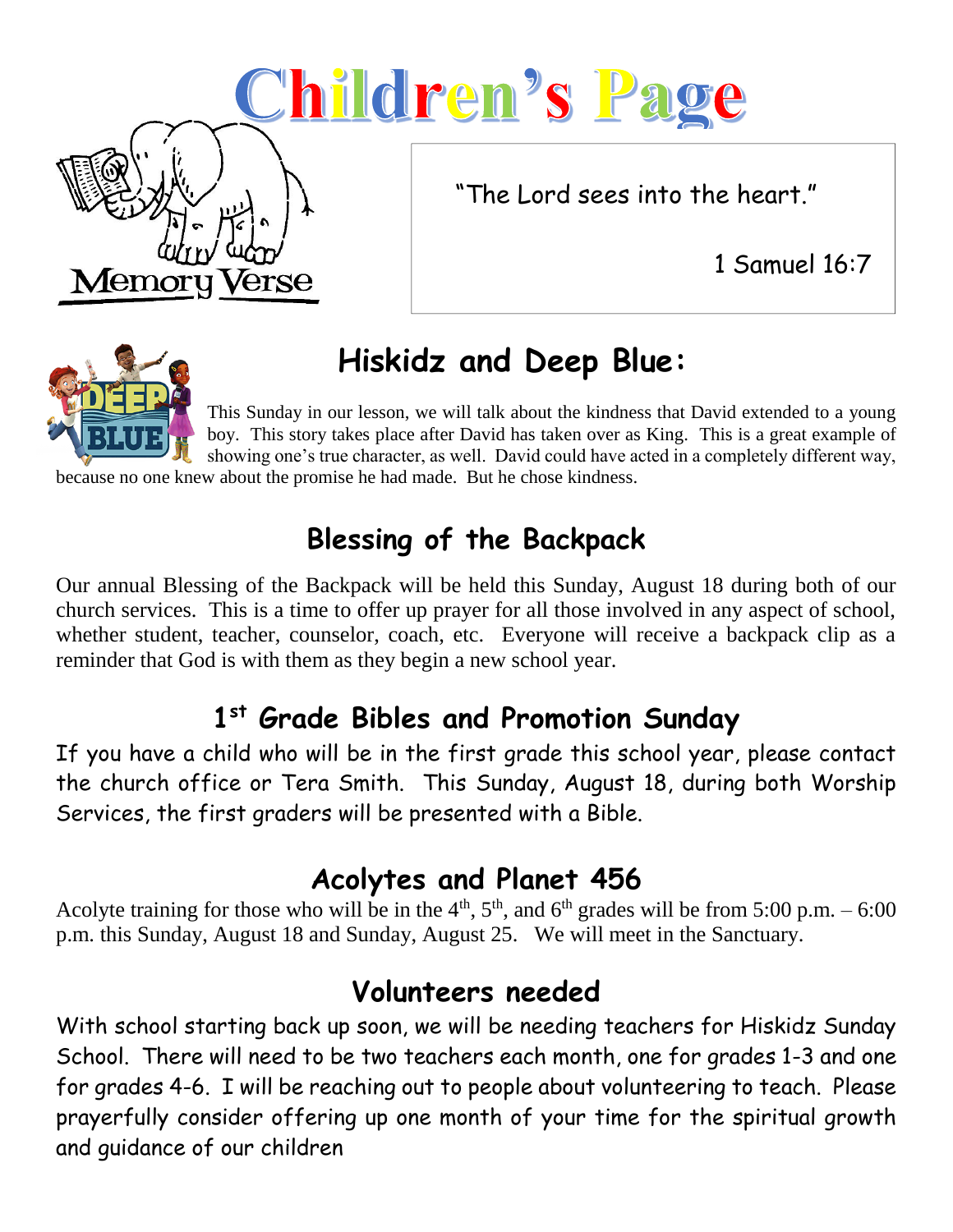

 *Penny Jackson* 

M/M Jim Oakes

#### **Volunteers serving Sunday, August 18, 2019**

Greeters Donna Heidel/Millie Phillips Security Joe Ed Woodard/Larry Adams Scripture Judges 21:24-25 Sermon **"In the Days of the Judges"** Flowers M/M Frank Webb

#### **Attendance, August 11, 2019**

| <b>Worship Services</b> | 196 |
|-------------------------|-----|
| <b>Sunday School</b>    | 105 |

 $\sim$   $\sim$   $\sim$   $\sim$   $\sim$   $\sim$   $\sim$ 

#### **DAILY BIBLE READINGS**

#### **AUGUST**

| 18. The other nine?              | <b>Luke 17:11-19</b> |
|----------------------------------|----------------------|
| 19. No other rock                | Isaiah 44:6-17       |
| 20. I have seen God              | Genesis 32:22-31     |
| 21. God's watchful care          | Psalm 121            |
| 22. Promised days of restoration | Jeremiah 31:27-34    |
| 23. God's law enlightens         | Psalm 119:97-104     |
| 24. Carry our your ministry      | 2 Timothy 3:14-4:5   |